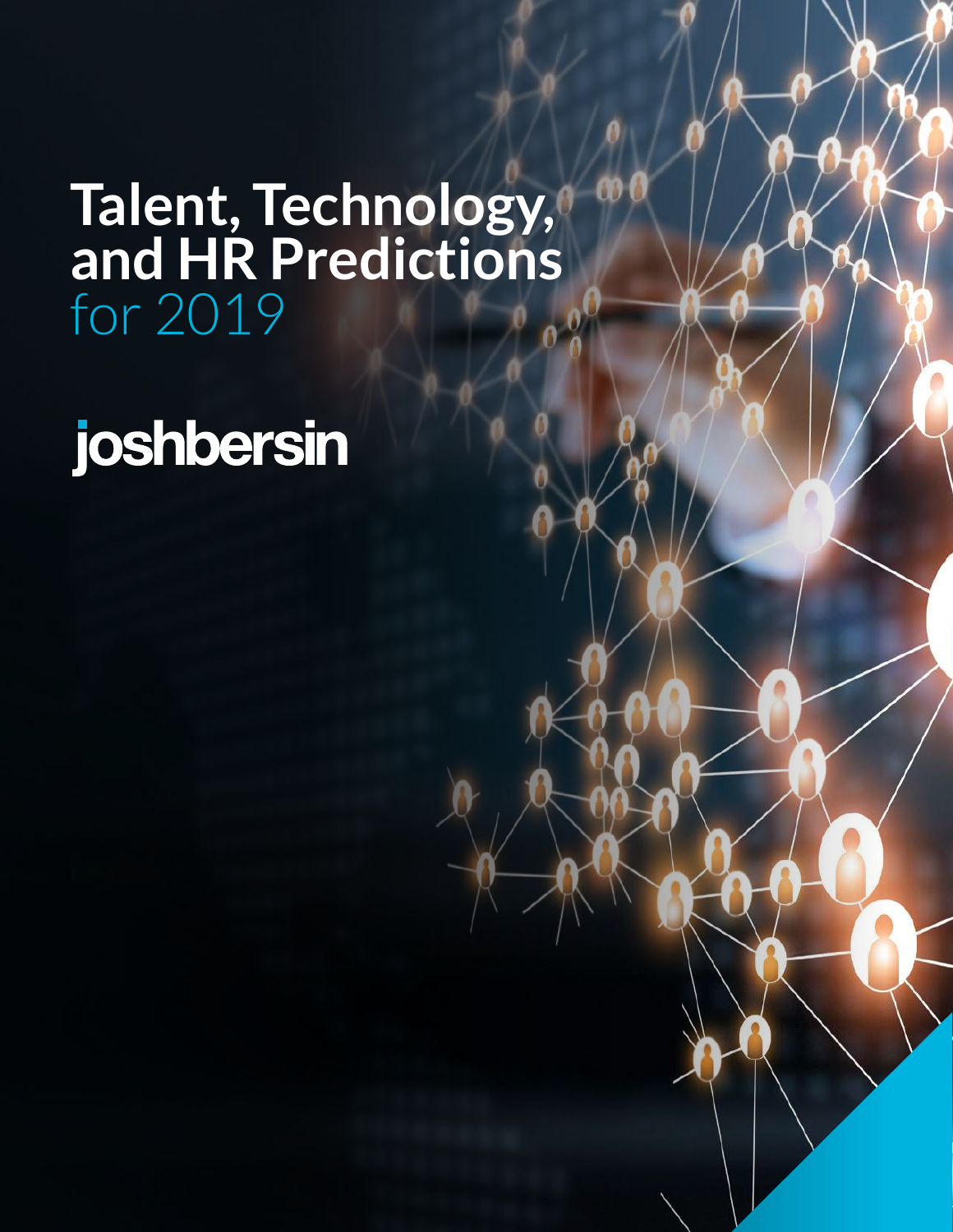### **Responsibility and Trust in a Time of Uncertainty**

2019 is shaping up to be an important but uncertain year. For the first time in the last decade, economists and business leaders are caught between a growing economy and an increasing sense of doubt and fear. Unemployment remains low and skills are in great demand, yet the stock market is volatile and issues related to income inequality, trust, and ethics make the news every week.

The Edelman Trust Barometer, a global survey of trust in business and government, shows a continued drop in trust around the world. A year ago, only 43% of respondents said they trusted their governments and only 52% trusted business. Seventy percent of respondents were worried about fake news, and their trust in the media dropped by over 10%.1

As business leaders and managers, we are now expected to take responsibility. In this same research, 64% of respondents believed the CEO should take the lead on change rather than wait for the government to act, and 56% said they had no respect for CEOs who remain silent on social issues. And even more importantly, 63% of respondents said they would stop buying a product if the company does not behave in a responsible way. The research identified the five most important criteria for responsibility: safeguarding privacy; driving economic prosperity, investing in jobs, caring for the environment, and ensuring consumer safety.

While all this reskilling and change is going on, people are working longer hours and asking employers to provide solutions for wellbeing, productivity, stress reduction, and financial support. While the global economy is growing in many countries, there appears to be a hollowness to the growth, as the majority of workers feel that their incomes are not keeping up with inflation<sup>6</sup>.

Inside companies, we are witnessing a rapid move to digital business, which is driving transformation of business models, operating models, and almost every job role. Automation is now impacting the workforce at a rapid rate (over 47% of companies are rapidly automating jobs<sup>2</sup> ), forcing individuals to not only reskill themselves, but also reinvent their careers. (I call this "catching the wave<sup>3</sup>.") Unfortunately, almost a quarter of employees feel that they are "on a treadmill going

nowhere,<sup>4</sup> " so we have to do a better job at giving people career opportunities, which is a major focus on every company I visit.

> Despite the logic of this argument, Deloitte research shows that only 7% of companies believe their compensation is full aligned with their business strategies<sup>7</sup>. In 2019, I urge you to do a good review of your compensation strategy and make it more agile, real-time, and current. For more on this, read my article "Why Wages Aren't Keeping Up: It's Not the Econom It's Management. 8"

In this coming year of automation and AI, I believe helping people reinvent themselves may be the number one key to prosperity in your company and in society as a whole. And if we do experience a recession in 2019, this focus will be even more important, as people are forced into new roles by the downturn. From an HR standpoint, this means building a culture of learning, incenting managers to develop and move people, and giving people opportunities to express their personal goals through their work. New software tools that deliver micro-learning, assess adjacent skills<sup>5</sup>, and identify people for the right role through AI are now here to help.

I believe this is both a government and private sector issue, and one that lands on the laps of HR. Will you argue for wage increases in your company when you hear about standard of living issues among your workers? Or will you treat workers as labor costs that need to be managed down to increase profits? You, as an HR leader, have an opportunity to weigh in.

I believe we have to rethink our philosophy of wages in the coming years and focus on investment in people rather than reduction in payroll costs as automation takes over. One of the clear changes that takes place as a company goes digital is that every job becomes a service role. Even those of us with internal positions are now serving others in our job.

This means that employee commitment, engagement, and development is fundamental to growth and success. So we have to pay people fairly and competitively in ways that ince them to grow and stay. When you underpay employees, they do not add the extra commitment you need to their work and their loyalty diminishes. The result is lower productivity, higher turnover, and potentially decreased customer satisfaction – all of which actually increase business costs.

|     | This sense of falling behind is also forcing young workers to    |
|-----|------------------------------------------------------------------|
|     | do gig work and look constantly for new positions; it is forcing |
| 'nt | employers to be more lavish and generous with benefits and       |
| V   | perks; and it is encouraging HR departments to build programs    |
|     | to enhance the employee experience and improve employee          |
| ١.  | engagement. (Sixty-two percent of millennials believe gig        |
|     | work is a good alternative to full time work, and 18% of Gen Z   |
|     | workers have side hustles to make extra money <sup>9</sup> .)    |
|     | The workplace itself is also changing rapidly. More than 40%     |
| V   | of U.S. workers now work from home or on some type of            |
|     | contingent basis. ADP told me that over the last decade the      |
|     | number of W-2s has been almost flat but the number of 1099s      |
|     | has gone up by over 40%. In fact, the alternative workforce      |
| ıy, | is not alternative anymore. Companies such as WeWork that        |
|     | provide communal work spaces are exploding with growth and       |
|     |                                                                  |
|     | almost every coffee shop is filled with people working at their  |

computers.

#### Figure 2 American's paychecks are bigger than 40 years ago, but their purchasing power has hardly budged Source: http://www.pewresearch.org/fact-tank/2018/08/07/for-most-us-workers-real-wages-have-barely-budged-for-decades/

**Average hourly wages in the U.S., seasonally adjusted**



**Note: Data for wages of production and non-supervisory employees on private non-farm payrolls. "Constant 2018 dollars" describes wages adjusted for inflation. "Current dollars" describes wages reported in the value of the currency when received. "Purchasing power" refers to the amount of goods or services that can be boughts per unit currency. Source: US Bureau of Labor Statistics/**

<sup>1</sup> https://www.edelman.com/sites/g/files/aatuss191/files/2018-10/2018\_ Edelman\_Trust\_Barometer\_Global\_Report\_FEB.pdf

<sup>4</sup> https://joshbersin.com/2018/08/career-sleepwalking-can-be-bad-for-yourealth-what-should-you-do

<sup>2</sup> https://www2.deloitte.com/insights/us/en/focus/human-capital-trends/2018/ ai-robotics-intelligent-machines.html

<sup>3</sup> https://www2.deloitte.com/insights/us/en/deloitte-review/issue-21/changingnature-of-careers-in-21st-century.html

<sup>5</sup> Adjacent skills are skill sets that are adaptable to a job at hand. For example, someone who majored in math or works as an actuary or statistician could reskill herself as an AI engineer, a role largely dependent on math.

<sup>6</sup> https://www.nytimes.com/2018/09/14/opinion/columnists/great-recessioneconomy-gdp.html?nytapp=true

<sup>7</sup> https://www.prnewswire.com/news-releases/deloittes-bersin-findsrewards-programs-are-a-key-element-to-talent-retention-and-imp performance-300631597.html

<sup>8</sup> https://www.forbes.com/sites/joshbersin/2018/10/31/why-arent-wageskeeping-up-its-not-the-economy-its-management/#43a95010397e

<sup>9</sup> https://www2.deloitte.com/global/en/pages/about-deloitte/articles/ millennialsurvey.html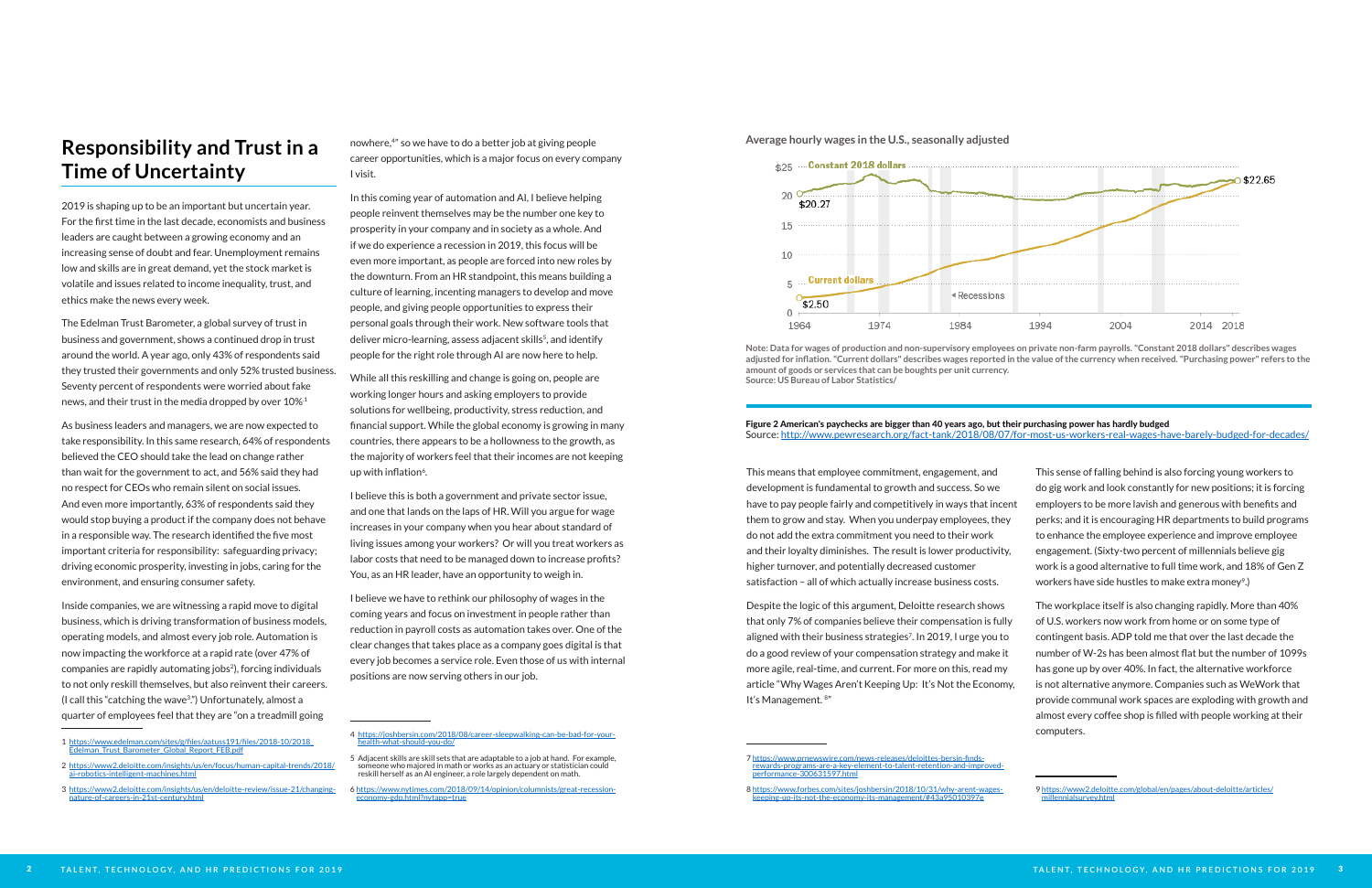I believe this trend will accelerate in 2019. It is easier than ever to find gig work through websites such as UpWork, and many younger workers see side jobs as investment protection in case of a recession. If you ask younger workers why they want online learning and lots of developmental projects at work, their number one answer is "to increase my earnings potential and help me get ahead.<sup>10"</sup> They know that doing side hustles is protection against a layoff.

Productivity, the real measure of employee performance, is not increasing at the rate of inflation, so companies are now heavily focused on organizational design (emphasizing teams not hierarchy), new tools, and analytics to figure out what the most productive people do. I recently met with Genpact, one of the largest service providers in India. The company used ONA<sup>11</sup> to scientifically identify the true behaviors of the most valued employees and then published and trained others to leverage these tips.

the market, focusing solely on the employee experience itself. (Read my report on HR tech<sup>14</sup> for more on this.)

While I have high hopes for new workplace technologies such as Microsoft Office 365, Microsoft Teams, Slack, and G-Suite<sup>12</sup>, we as HR professionals have to work with IT to make sure these technologies integrate with the HR tools we buy. Cloud-based HR platforms such as Workday, Oracle HCM, and SuccessFactors have not transformed the work experience as we had hoped (Sierra Cedar research shows that user satisfaction is dropping), so we need to build a new tapestry of solutions focused on these systems of productivity. Read more about this topic in "Guess Who's Looking at the HR Tech Market: Microsoft.<sup>13</sup>")

The HR technology market is in a hurricane of growth (you can read all the details here), as more than 1,400 new vendors have entered the market in the last three years and companies struggle to figure out what to buy. The core cloud systems are growing well, but corporate buyers tell me cloud systems have not delivered on the promise of low cost of ownership or a compelling employee experience. So a new set of tools is now in

- 12 https://joshbersin.com/2018/12/guess-whos-looking-at-the-hr-tech-marketmicrosoft/
- 13 https://joshbersin.com/2018/12/guess-whos-looking-at-the-hr-tech-marketmicrosoft/

Some have called data the new "oil" of the digital economy, and given what's been happening with privacy, maybe data is as dirty as oil. Regardless, data management and security are much more challenging than originally thought. Companies such as Amazon, Facebook and Google, which have become enormous by leveraging our personal data in advertising, are now under attack because consumers don't trust how their data is being used. It turns out being a data-powered company is harder than it looks, as credit card and financial services companies know well. All of this is creating a much greater focus on data privacy, governance, and ethics in HR.

AI, the newest buzzword in the industry, is now everywhere. I wouldn't be surprised to see young people learn the fundamentals of linear algebra in high school, so they can start building neural networks before they even enter college. The demand for AI experts is incredibly high; LinkedIn says AI jobs are 12 times more in demand than the average positions. One of my associates tells me new graduates in AI can earn \$300,000 right out of college.

The way we manage is changing, too. It's very clear to me that we have entered a world where responsible capitalism is the theme of the future, and managers themselves have to think about taking care of their people, coaching people in a growth mindset, and acting in the most inclusive ways possible. Yes, many companies are still hard-driving places to work, and this will always be true. But in my experience, when the economy turns down and times get tough, tightening the screws doesn't always help. Being honest, responsible, and positive with people is always the best solution.

We are also in the third inning of a long game to redesign our companies to be networks, not hierarchies. The hierarchy of a business will never disappear, but now it is more of a coordination mechanism and less about how orders and directives are carried out. The fastest growing companies of today create highly empowered teams; they promote people based on their expertise and relationships; they experiment and iterate on products and services; and they use top-down

# SUSTAINABLE GEALS



leadership as a form of alignment, not a form of control. This has transformed the leadership development industry, which loves to talk about digital leadership, has given us all a lot of fun work to do building new tools and models for teams.

The latest research by Bersin actually shows that 96% of companies still do annual reviews, despite all the talk about continuous feedback, and the process is still "universally

The age-old world of performance management continues to evolve. Companies now realize that once-a- year reviews are not enough, and many companies have implemented checkins, continuous feedback, agile and open goals, OKRs, and development planning that take place on a regular basis. To complement this change we have an enormous new market of learning experience platforms, virtual reality learning systems, micro-learning tools, and lots of learning "in the flow of work" so we can develop ourselves at any time of the day. The topics of diversity and inclusion have now reached the CEO, making HR's job in this area harder than ever. Every company has built-in bias (by nature, the founders bring their own biases to every business), yet CEOs and HR leaders are now being held accountable for transparent diversity metrics, fair pay, transparent pay by level, and ever-more data about how their metrics compare with their peers. This scrutiny will grow in 2019, forcing companies to continually to invest in this area.

despised" with a net promoter score of -60. 15 I think we have over-rotated toward technology, believing that new tools would solve the issue of management behavior. Now we are in an era of truly teaching leaders how to coach, develop, and listen to their people.

Figure 2 UN Sustainable Development Goals

<sup>10</sup> https://www.linkedin.com/pulse/want-happy-work-spend-time-learning-josh-bersin/

<sup>11</sup> https://joshbersin.com/2018/10/what-emails-reveal-about-your-performance-at-work/

<sup>14</sup> https://joshbersin.com/hr-tech-disruptions-for-2019/

<sup>15</sup> https://joshbersin.com/2018/11/we-wasted-ten-years-talking-aboutperformance-ratings-the-seven-things-weve-learned/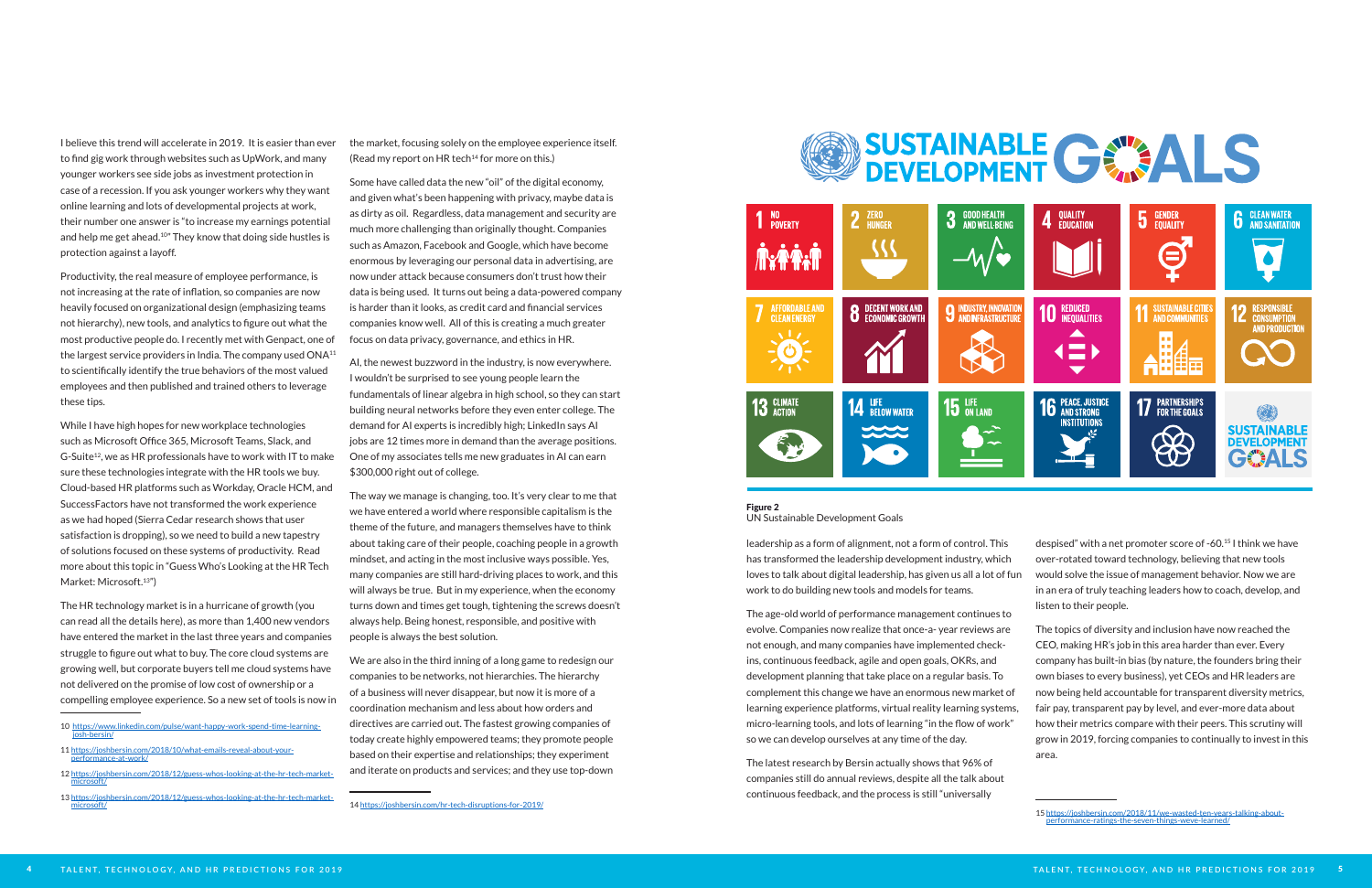There are some amazing technologies to help address diversity and inclusion challenges, ranging from software that "de-biases" job descriptions to finding discrimination in interviews and promotions to pointing out pay inequity. But it's still a tough slog. I believe fairness, diversity, and inclusion should stay at the top of the agenda for all HR organizations this year because of its importance to employees and the business itself.

The theme of "doing well by doing good" should be high on every HR organizations's strategy. The new Just 100 list from Forbes<sup>16</sup> and the 2018 Companies that Care from Great Places to Work<sup>17</sup> provide great models to follow.

Issues related to harassment and mistreatment of employees also continue to surface. Not only do women suffer from poor treatment, but many companies also inadvertently discriminate against older people, people of different cultures, and many other groups. In the old days, this was accepted practice; today harassment and discrimination are being inspected through the microscopic lens of the internet. I believe companies that learn to harness the talents of a multigenerational, multi-cultural workforce will far outperform those that don't, especially if the economy turns south.

In my travels over the last year, I came across dozens and dozens of amazing organizations that are addressing all these workforce challenges. Companies such as Salesforce, Genentech, Schneider Electric, Kone, Citibank, Nestle, and Microsoft are reinventing themselves on a regular basis. They are dealing with all these issues at once; they work hard to make their employee experience better every day; and they honor, respect, and invest in HR.

In 2019, every HR executive should spend time with leadership mapping the company's mission statement against the sustainable development goals from the UN to see how well it lines up. This exercise can be both empowering and transformational for your leadership, because it provides a true sense of purpose, which can drive success like almost nothing else.

#### What About HR Itself?

Almost every week I hear predictions that the HR department is going away or that AI and software will replace the need for HR managers.

I could not disagree more.

In today's uncertain environment, HR has become one of the most important parts of business. If a business is growing, how does it compete for the best talent that aligns with its culture? If a company is restructuring, how does it move people into the right roles, redesign the organization, and inspire people to reinvent themselves as the business goes through change? When a company downsizes, how does it shift to alternative work or reduce people's hours without losing its mojo and culture? And when products go digital or a company shifts to a new value chain, how does it train people to operate in a new way, take on more hybrid roles, and learn new skills? It all comes down to HR, the real heroes behind the scenes.

Yes, HR itself has to adapt. We need to upskill our teams and be more agile, we need to integrate the silos of HR, and we need to modernize the service delivery function. These are all going to be topics I'll talk more about in the coming year.

#### Final point: Being Responsible

The final point I want to make is about culture, mission, and purpose. We are now in a world where trust and purpose are almost more important than profit. Companies such as Facebook and Volkswagen, which put financial results over trust, find themselves in difficult positions over time. A tarnished brand is hard to repair, especially today as we expect business leaders to set an example. This expectation crosses workforce generations.

Those of us who are baby boomers grew up in sound economic times. We built good careers and learned through experience that profitable companies were good places to work. Millennials, Gen-X, and Gen-Z workers see the world a bit differently. While they have seen good economic growth, they also witnessed the 2008 meltdown and a breakdown of political dialogue. Additionally, they have serious concerns about global warming, income inequality, and trust. While

these employees do want great careers, they also want to help make the world better.

On the other side of the workforce spectrum are those people in their 50s and 60s who need or want to work for another 20 years or so. In fact, the over-50 workforce is the single fastest growing segment of the U.S. workforce. These employees are also mission-driven, largely by the nature of age and place in life.

Organizations and HR teams must consider these generational issues in 2019. Are we building an inclusive multi-generational culture? Are we giving older workers the opportunity to mentor younger people? Are we addressing the societal and citizenship concerns of these populations? Are we updating our leadership models to accommodate a much longer lifespan? Are we giving young people leadership opportunities early enough? Are older employees rewarded to "step aside" and let young people take over, while they still get to work and meaningfully contribute?

My career in HR, which happened by accident, has given me insight into a profession I adore, respect, and admire. HR professionals are among the most passionate and creative people I have ever worked with, and in 2019, I think we will be tested again. Let's look at this uncertain year as an opportunity to step up our game and reinvent ourselves to be more agile, more responsible, more data-driven, and more business aligned than ever.

I am here to be the pattern-matcher and hopefully guide you as this world continues to change. Later this year, I plan to introduce a new offering, focused on helping HR professionals and their teams continuously reinvent themselves as the world keeps changing. I'm excited to tell you more, so stay tuned for the details.

Here's to a fantastic 2019! I look forward to talking and collaborating with you in this exciting, and somewhat uncertain, year ahead.

<sup>16</sup> https://www.forbes.com/just-companies/#605b02632bf0

<sup>17</sup> https://www.greatplacetowork.com/best-workplaces/companies-thatcare/2018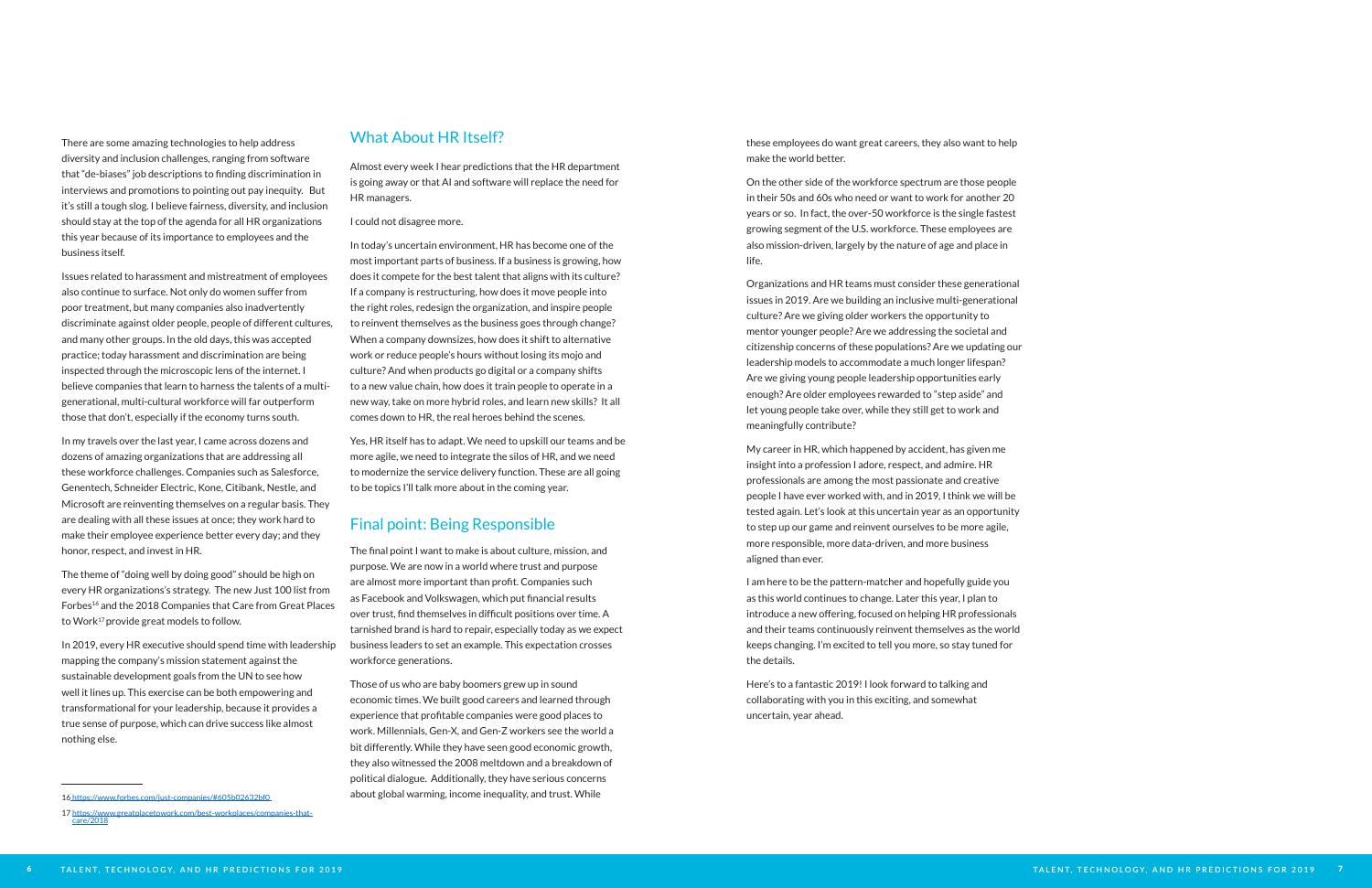## **Ten Quick Predictions for 2019.**

#### 1. HR Technology will be a challenge as many new tools hit the market.

You're going to be flooded with new tools and vendors this year. It's time to partner with IT, set up an architecture group, and look at core systems as an infrastructure foundation, not total solutions. The average HR department will have the option to add many tools this year, so be ready to experiment and carefully select only what you need. The latest research shows that on average, companies have eight HR systems of record, and that number keeps rising.<sup>18</sup>

#### 2. Data, analytics, and AI are exciting, but ethics, trust, and governance are key.

After many years writing about the slow evolution of analytics in HR, it has now arrived in a big way. Every HR system you buy has an analytics system included, and you will have a vast amount of data from your Microsoft or other core systems as well. Make sure you have a good analytics team in place and connect it to other functional analytics teams across the company as fast as you can.

team must put together a council of data owners to make sure the data used is well understood and someone is responsible for its quality.

You also must keep responsibility, trust, and ethics top of mind. AI systems in the workplace can potentially recommend promotion and pay and even identify employees at risk of quitting. We have to learn how to manage and use this data carefully, which means making sure your data is clean and you have what is often called "explainable AI." If your vendors don't give you tools to understand how recommendations are being made, be careful using their systems. This also means your HR business partners must be well trained on the usage, validation, and dangers of AI systems, so they know how to interpret what the systems recommend.

The fastest growing segment of the HR market today is tools and systems for learning. Why? Because everyone's job is changing before our eyes and we all want to learn as fast as we can. From an HR and L&D standpoint, this means embracing learning experience platforms, virtual reality, design thinking, and agile learning methodologies. AI tools for learning are arriving, so you can soon buy systems that teach in the flow of work. Don't be afraid to experiment with the new systems in the market; they are ready for prime time. You can read all about learning in the flow of work here.<sup>19</sup>

This is also a time to invest in data governance. Workplace and HR data typically come from many systems. People analytics

#### 18 Sierra-Cedar 2018-2019 HR Systems Survey

#### 3. While a buzz phrase, employee experience is still very important.

"Employee experience" is a top priority in every company, but there are many different definitions for the phrase. To me, employee experience means understanding what your employees need and treating them with the same care and importance you apply to customers.

A company understands its target markets, customer segments, customer buying needs, and the products and offerings they like. A company also understands its customers' journeys and interactions with its products, and it carefully instruments customer feedback and recommendations. That's what we have to do with employees to really get to know what they need.

This new focus changes our role in many ways. We have to spend more time with finance and IT; we need to collect and understand more real-time data about our workforce; we need more flexible benefits and work arrangements; and we need to integrate all our talent practices and focus them on employee needs, not the needs of HR.

#### 4. Learning is top priority. Get ready to disrupt what you're doing.

19 https://joshbersin.com/2018/11/learning-in-the-flow-of-work-arriving-now/

#### 5. Focus on leadership culture and learn to lead in a network.

The leadership development industry is filled with courses, books, and programs – and each has gold nuggets and value. On the other hand, you can't use them all. The big theme in 2019 is learning to lead in a network, which means leading through influence, collaboration, listening, and deciding when to act. High-performing companies thrive through honesty, transparency, experimentation, and learning from mistaks - and also getting very close to customers. It saddens me to read about the problems at GE, but maybe the message is just that you cannot do things the old way any more. I think the new icons of business leadership are the responsible companies in the world -- companies that thrive based on their purpose and mission and look at profits as a result not a goal.

#### 6. Arm up your recruiting machine.

#### 7. Take the wellbeing market seriously.

I used to think employee perks and wellbeing programs were a bit of a fad. They're not. In today's always-on world of work, you have to provide workers (full-time and alternative) a carefully crafted set of offerings to help them stay healthy, productive, and financially secure. If you don't, you suffer

Of all the areas where technology and science have the most value, I have to say recruiting is number one. LinkedIn, Indeed, and other amazing AI-based sourcing, assessment, and screening tools are now eliminating bias, opening the aperture to more candidates, and helping job seekers better differentiate employers. Your Glassdoor rating and other brand attributes are transparent in the market, so recruiting and leadership are now directly linked. And this year you have to connect your recruiting function to your learning function. Companies spend three to four times as much per candidate on recruitment than they spend on developing internal candidates, yet as many as a third of new hires don't work out. I think the talent acquisition and talent development teams have to spend more time together, so you can truly implement a sound program for facilitated internal mobility. There are some amazing technologies to help with this in the market now. agenda. 9. Talk with your IT department about Microsoft and the company's productivity tools. This year is going to be a big year for wholesale employee productivity tools. Microsoft Teams and related technologies, Slack, Workplace by Facebook, Google G-Suite, and new tools from Cisco are revolutionizing the day-t- day work experience. You cannot survive without being a part of this transition. In fact, I believe your HR technology group should be partnering with IT in this effort, so everything you do in HR is embedded in the flow of work.

- low levels of engagement, high levels of turnover, and everincreasing costs of insurance. There are hundreds of new players in this \$40 billion market, and I'll continue to follow this space closely in the year ahead. Just don't buy everything for everyone. You should do some design thinking, surveys, and conjoint analysis to figure out what benefits different employees want. Netflix, for example, just gives every employee a \$15,000 bank account to select what they prefer. I think that's a pretty good idea.
- 8. Make sure your employee listening strategy is in place.
- The world of employee surveys, pulse survey tools, and sentiment analysis is now quite mature. SAP (through Qualtrics), LinkedIn (Glint), and almost every other technology provider now has intelligent, built-in tools for employee surveys and feedback. I would prefer that these tools are embedded into the core HR platforms, but that is still aways off. Make sure effective employee listening is on your 2019

#### 10. Turn your HR function into a multidisciplinary team.

Let me conclude with a few predictions for HR itself. The functional silos we have built up in HR (recruiting, learning, compensation and benefits, employee communications, and HR tech) are now getting in the way of true end-to-end